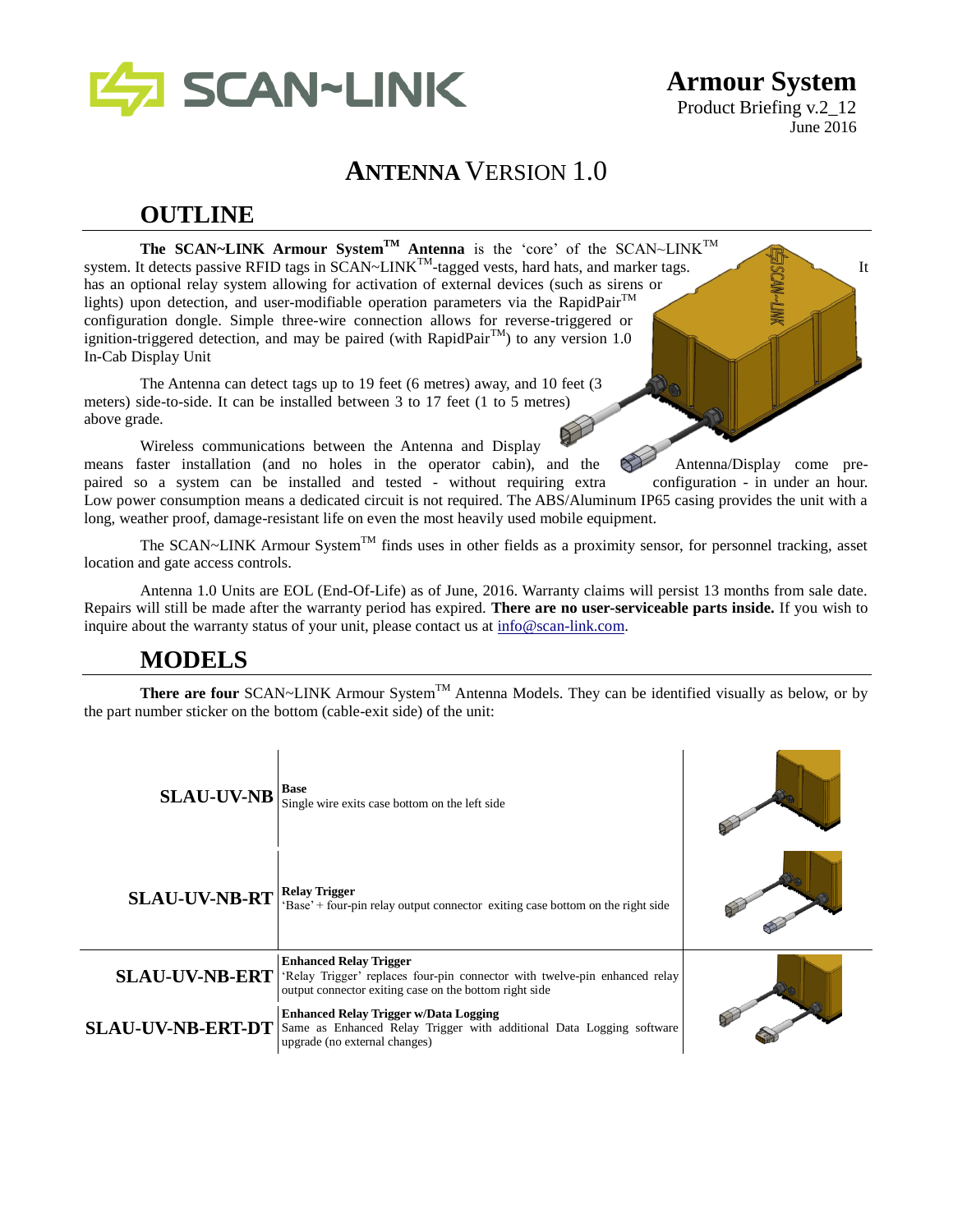

# **SPECIFICATIONS**

### **Absolute** Specifications - Exceeding these may damage the unit!

| <b>Item</b>                       | <b>Minimum</b>  | <b>Maximum</b> | <b>Notes</b>                                        |
|-----------------------------------|-----------------|----------------|-----------------------------------------------------|
| Input Voltage                     | $+9$ VDC        | $+34$ VDC      | Do not attempt to operate outside nominal 12-28 VDC |
| <b>Operating Temperature</b>      | $-20^{\circ}$ C | $50^{\circ}$ C | Cold temperature version available                  |
| Storage Temperature               | $-30^{\circ}$ C | $80^{\circ}$ C |                                                     |
| <b>Ingress Protection</b>         | IP65            |                | Do Not Immerse                                      |
| <b>Reverse Polarity Protected</b> | $Yes*$          |                | Please see 'Reverse Polarity Notice'                |
| Voltage Spike Withstand           | 75V @ 5A        |                |                                                     |

### **IMPORTANT: Reverse Polarity** Notice

The Antenna is protected against reverse polarity – however, the device negative (-) is tied to the aluminum back plate of the device. In situations where the device is mounted to plastic or insulated from a negative grounded equipment frame, this protection will be more than adequate to prevent damage from reverse polarity.

While attached to a conductive surface that's tied to the equipment frame, applying a positive (+) voltage to the negative (-) conductor of the antenna could cause a short circuit to a negative grounded equipment frame via the aluminum back plate. If you have installed an inline fuse rated for 5A or less, it will sufficiently protect the wiring internal to the Antenna. Otherwise, damage may occur to the Antenna's internal ground wire. This repair is not covered under warranty!

Please ensure the cable is wired correctly (red to positive, black to negative), and that the voltage is within the electrical specifications as outlined.

| <b>Item</b>                     | Metric (mm)                                      | Imperial (in)    | <b>Notes</b>                            |
|---------------------------------|--------------------------------------------------|------------------|-----------------------------------------|
| Height                          | $128$ mm                                         | 51/16"           | 'Depth' when mounted on equipment       |
| Length                          | 246 mm                                           | 911/16"          | 'Height' when mounted on equipment      |
| Minimum Install Length          | $292 \text{ mm}$                                 | $11 \frac{1}{2}$ | Clearance for cable gland and wire bend |
| Width                           | $165$ mm                                         | 61/2"            |                                         |
| Wire Length                     | $400$ mm                                         | 15.5/8"          | Measured from case to tip of connector  |
| Backplate                       | <b>Black Anodized Aluminum</b>                   |                  |                                         |
| Casing                          | Yellow Polycarbonate/ABS<br><b>Alloy Plastic</b> |                  |                                         |
| <b>Mounting Channels</b>        | $7/16$ "<br>$11 \text{ mm}$                      |                  | Designed for 6mm $(1/4)$ bolts          |
| <b>Installation Orientation</b> | Vertical, Cables Down                            |                  | Moisture vent must face downward        |
| Power Connector                 | Deutsch DTM04-6P                                 |                  | Mates w/Deutsch DTM06-6S                |
| <b>Relay Connector</b>          | Deutsch DT04-4P                                  |                  | Mates w/Deutsch DTM06-4S                |
| <b>Enhanced Relay Connector</b> | Deutsch DTM04-12PA                               |                  | Mates w/Deutsch DTM06-12SA              |

### **Physical Specifications (with Antenna back-plate facing down)**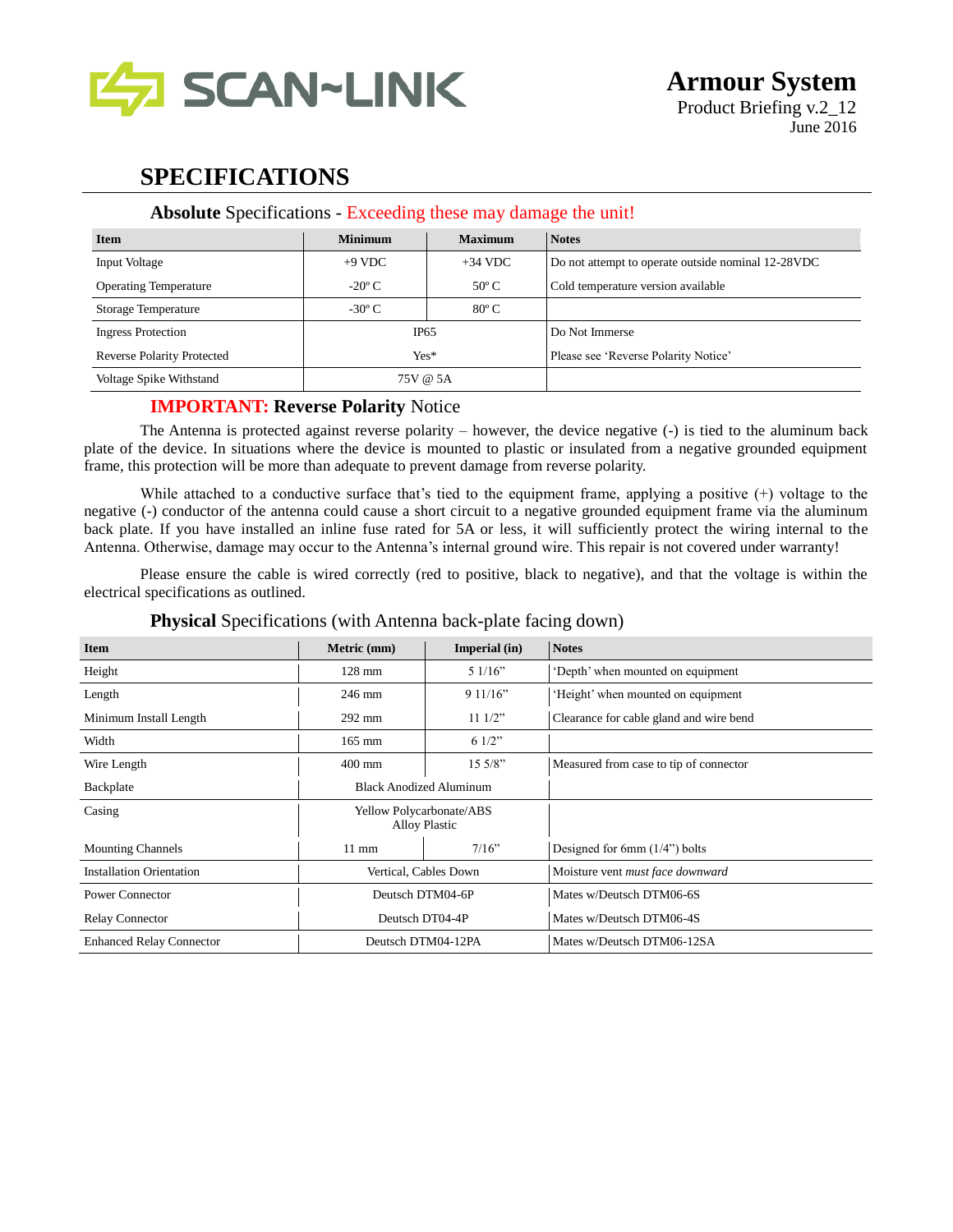

# **Armour System**

# Product Briefing v.2\_12

| <b>Item</b>                           | <b>Minimum</b>   | <b>Maximum</b> | <b>Notes</b>                                   |
|---------------------------------------|------------------|----------------|------------------------------------------------|
| Nominal Input Voltage (VCC)           | $+12$ VDC        | $+28$ VDC      | On models with 'UV' in model number            |
| Input Current @ 12 VDC                | 0.63A            |                | Nominal (not including Detection Relay Load)   |
| Input Current @ 24 VDC                | 0.32A            |                | Nominal (not including Detection Relay Load)   |
| Recommended External Fuse             | 5A               |                | Ensure fuse accommodates connected relay loads |
| Reverse Input Trigger Voltage         | 6.5 VDC          | <b>VCC</b>     | Opto-isolated                                  |
| Reverse Input Current Draw            | $1.5 \text{ mA}$ | 6 mA           | <b>Resistor</b> limited                        |
| <b>Detection Relay Contact Rating</b> |                  | 2A @ 5VDC      | <b>RT/ERT Models Only</b>                      |
| Solid State Output Drain Current      |                  | 310 mA         | <b>ERT</b> Model Only                          |
| <b>Fault Relay Contact Rating</b>     |                  | 2A @ 5VDC      | <b>ERT</b> Model Only                          |
| <b>RFID Scanner Radio Frequency</b>   | 903.2 MHz        | 922.0 MHz      | North American unlicensed band                 |
| Wireless Link Frequency               | 2400 MHz         | 2483MHz        | North American unlicensed band                 |
| Industry Canada ID                    | 9283A-SLAU270MR  |                | Under SCAN~LINK Technologies Inc.              |
| FCC ID                                | YUU-SLAU270MR    |                | Under SCAN~LINK Technologies Inc.              |

### **Pinout** Specifications

| Power    | <b>Pin 1 Power Supply</b> | $ VCC (+12-28VDC)$       | <b>Pin 6</b> Communications* | RS-485 Signal Common, Do Not Connect     |
|----------|---------------------------|--------------------------|------------------------------|------------------------------------------|
| Connecto | <b>Pin 2 Power Supply</b> | VDD (-) Equipment Ground | <b>Pin 5</b> Communications* | $RS-485$ Signal +, <b>Do Not Connect</b> |
|          | <b>Pin 3 Reverse</b>      | <b>Reverse Input</b>     | <b>Pin 4 Communications*</b> | RS-485 Signal -, Do Not Connect          |

| <b>Relay</b>                              | <b>Pin 1 Power</b> | $VCC (+)$     |                         | <b>Pin 4 Power</b>     | $VDD$ (-)                  |             |
|-------------------------------------------|--------------------|---------------|-------------------------|------------------------|----------------------------|-------------|
| <b>Connecto</b><br><b>Pin 2 VCC Relay</b> | Detecting          | Open          |                         | Detecting              | $\vert$ VCC $(+)$ , 1A Max |             |
| r                                         |                    | Not Detecting | $\vert$ VCC (+), 1A Max | <b>Pin 3 VCC Relay</b> | Not Detecting              | <b>Open</b> |

|                                                                                                                                                                                                   | Pin <sub>1</sub><br>$+$ Power | Always                                        | $VCC (+)$                                            | Pin 12<br>- Power                      | Always                                    | $VDD$ (-)                                 |
|---------------------------------------------------------------------------------------------------------------------------------------------------------------------------------------------------|-------------------------------|-----------------------------------------------|------------------------------------------------------|----------------------------------------|-------------------------------------------|-------------------------------------------|
|                                                                                                                                                                                                   | Pin <sub>2</sub>              | Detecting                                     | Open                                                 | <b>Pin 11</b><br><b>VCC Relay</b>      | Detecting                                 | $VCC$ (+), 1A Max                         |
|                                                                                                                                                                                                   | <b>VCC Relay</b>              | Not Detecting                                 | VCC $(+)$ , 1A Max                                   |                                        | Not Detecting                             | Open                                      |
|                                                                                                                                                                                                   | Pin <sub>3</sub>              | Detecting                                     | $VCC$ (+), 310mA Max                                 | <b>Pin 10</b>                          | Always                                    | Do Not Connect                            |
| <b>Enhanced</b><br><b>Relay</b>                                                                                                                                                                   | <b>Solid State Output</b>     | Not Detecting                                 | VDD (-), 310mA Max                                   | Unused                                 |                                           |                                           |
| Pin <sub>4</sub><br><b>Connecto</b><br><b>Detection Relay</b><br>r<br>Normally Closed<br>Pin <sub>5</sub><br><b>Detection Relay</b><br>Common<br>Pin 6<br><b>Detection Relay</b><br>Normally Open |                               | Detecting                                     | Open                                                 | Pin 9                                  | <b>Fault or No Power</b>                  | Open                                      |
|                                                                                                                                                                                                   | Not Detecting                 | <b>Connected To Detection</b><br>Relay Common | <b>Fault Relay Normally</b><br>Open                  | No Fault                               | <b>Connected to Fault Relay</b><br>Common |                                           |
|                                                                                                                                                                                                   |                               | Always                                        | <b>Detection Relay</b><br>Common                     | Pin 8<br><b>Fault Relay Common</b>     | Always                                    | <b>Fault Relay Common</b>                 |
|                                                                                                                                                                                                   |                               | Detecting                                     | <b>Connected To Detection</b><br><b>Relay Common</b> | Pin <sub>7</sub><br><b>Fault Relay</b> | <b>Fault or No Power</b>                  | <b>Connected to Fault Relay</b><br>Common |
|                                                                                                                                                                                                   |                               | Not Detecting                                 | Open                                                 | <b>Normally Closed</b>                 | No Fault                                  | Open                                      |